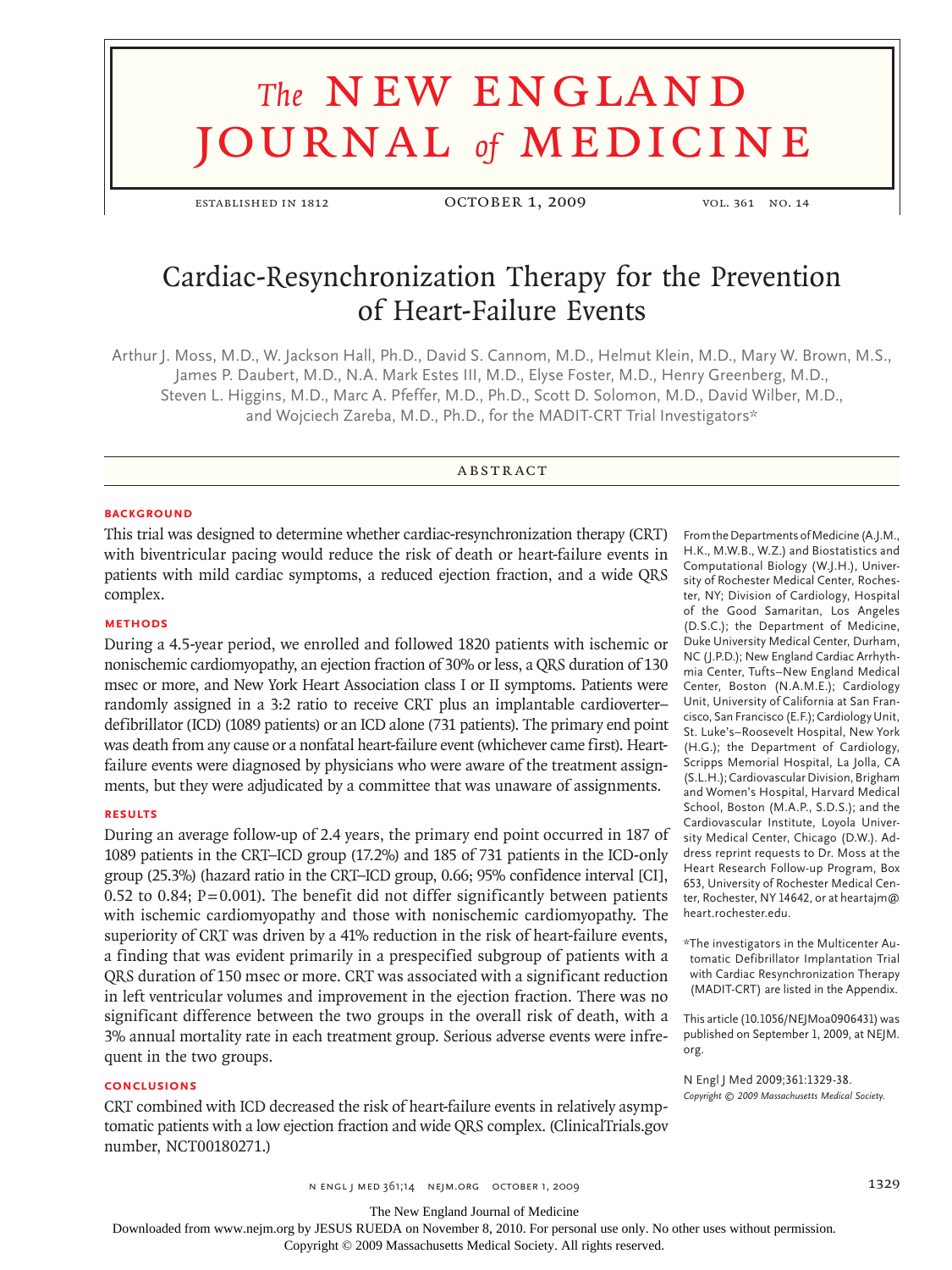**PERION ATIENTS WITH CARDIAC DISEASE AND**<br>reduced left ventricular function are at in-<br>creased risk for arrhythmia-related sudden<br>death and heart failure. The placement of an atients with cardiac disease and reduced left ventricular function are at increased risk for arrhythmia-related sudden implantable cardioverter–defibrillator (ICD) improves survival and reduces the risk of sudden death in appropriately selected patients with cardiac disease.1-3 However, life-prolonging defibrillator therapy is associated with an increased risk of first and recurrent heart-failure events.<sup>4</sup> Cardiacresynchronization therapy (CRT) with biventricular pacing is an effective adjunctive therapy to pharmacologic management in reducing the rate of hospitalization in symptomatic patients with advanced heart-failure symptoms (New York Heart Association [NYHA] class III or IV), an ejection fraction of 35% or less, and an intraventricular conduction delay of 120 msec or more.<sup>5-7</sup>

Findings from a recent study in patients with cardiac disease who have less advanced heartfailure symptoms suggest that CRT can improve cardiac structure and function through reverse left ventricular remodeling.<sup>8</sup> Our randomized study, called the Multicenter Automatic Defibrillator Implantation Trial with Cardiac Resynchronization Therapy (MADIT-CRT), was designed to determine whether prophylactic CRT in combination with an ICD (CRT–ICD) would reduce the risk of death or nonfatal heart-failure events (whichever came first) in patients with an ejection fraction of 30% or less, a QRS duration of 130 msec or more, and NYHA class I or II symptoms, as compared with patients receiving only an ICD.<sup>9</sup>

#### Methods

### **Trial Design and Oversight**

From December 22, 2004, through April 23, 2008, a total of 1820 patients were enrolled at 110 hospital centers: 1271 patients at 88 centers in the United States, 22 patients at 2 centers in Canada, and 527 patients at 20 centers in Europe. Follow-up continued thereafter until trial termination.

The protocol was approved by the institutional review board at each of the participating centers. The primary hypothesis was that CRT–ICD therapy would be associated with a reduced risk of death or nonfatal heart-failure events (whichever came first), as compared with ICD-only treatment. We anticipated a low annual mortality, since the enrolled patients would be in NYHA class I or II, and patients in both study groups would receive an ICD. All investigators agreed to abide by the

conflict-of-interest guidelines described by Healy et al.10 A description of the study design has been published previously.9 All patients provided written informed consent. The trial's sponsor, Boston Scientific, was not involved in data collection or data analysis. The authors vouch for the accuracy and completeness of the reported findings.

# **Recruitment and Follow-up**

Patients of either sex who were at least 21 years of age could participate in the study if they had ischemic cardiomyopathy (NYHA class I or II) or nonischemic cardiomyopathy (NYHA class II only), sinus rhythm, an ejection fraction of 30% or less, and prolonged intraventricular conduction with a QRS duration of 130 msec or more. All eligible subjects met the guideline indication for ICD therapy.7 Patients were excluded from enrollment for a variety of reasons, including an existing indication for CRT; having an implanted pacemaker, ICD, or resynchronization device; NYHA class III or IV symptoms, previous coronary-artery bypass grafting, percutaneous coronary intervention, or an enzyme-positive myocardial infarction within 3 months before enrollment; atrial fibrillation within 1 month before enrollment; and other exclusion criteria, as reported previously<sup>9</sup> (see the Supplementary Appendix, available with the full text of this article at NEJM.org).

Patients were seen in clinical follow-up at 1 month after randomization and then at 3-month intervals until the termination of the trial. Clinical evaluation and device testing were carried out at each follow-up visit. The treating physicians were aware of study-group assignments.

# **Randomization**

A baseline clinical history, 12-lead electrocardiogram, and echocardiogram were obtained for each patient; we also performed a baseline physical examination and 6-minute walk test. The patients were randomly assigned in a 3:2 ratio to receive either CRT with an ICD (CRT–ICD group) or only an ICD (ICD-only group) and were stratified according to clinical center and ischemic status with the use of an algorithm that ensured near balance in each stratum.

#### **Echocardiographic Studies**

Two-dimensional echocardiography<sup>11</sup> was performed at baseline and at the 1-year follow-up to assess changes in the left ventricular volumes and ejection fraction in the two study groups. At 1 year,

The New England Journal of Medicine

Downloaded from www.nejm.org by JESUS RUEDA on November 8, 2010. For personal use only. No other uses without permission.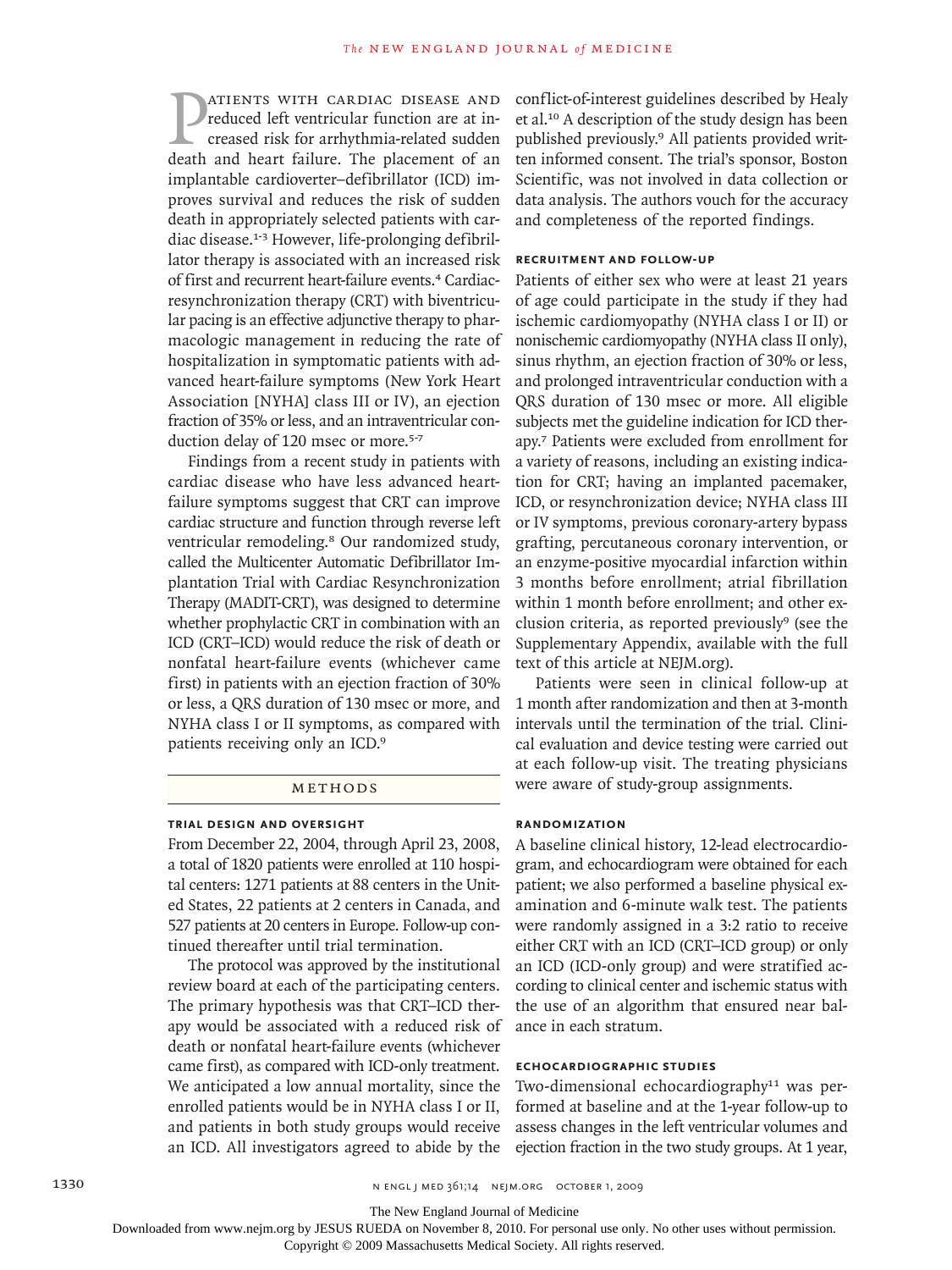we evaluated 746 patients in the CRT–ICD group and 620 patients in the ICD-only group. The Food and Drug Administration initially required that CRT pacing be turned off during the 1-year echocardiography, but this requirement was subsequently reversed, and 746 paired echocardiographic studies were obtained in the CRT–ICD group with resynchronization on at 1 year. Volumes were estimated by averaging those derived from the twochamber and four-chamber views according to Simpson's method, and the ejection fraction was calculated in the usual fashion.

#### **Therapy**

Commercially available transvenous devices (Boston Scientific) were used in the trial. Standard techniques were used to implant the CRT–ICD and ICD-only devices. Device testing and programming were performed as reported previously,<sup>9</sup> along with the provision of optimal pharmacologic therapy for heart failure, in the two study groups. In the CRT–ICD group, the programmed mode was DDD with a lower rate of 40 bpm and hysteresis off. In the ICD-only group, the programmed pacing mode was VVI for single-chamber units and DDI for dual-chamber units, with lower rates of 40 bpm and hysteresis off in both single- and dual-chamber units.

#### **Primary End Point**

The primary end point was death from any cause or nonfatal heart-failure events, whichever came first. The diagnosis of heart failure, which was made by physicians who were aware of studygroup assignments, required signs and symptoms consistent with congestive heart failure that was responsive to intravenous decongestive therapy on an outpatient basis or an augmented decongestive regimen with oral or parenteral medications during an in-hospital stay. Adjudication of the end points was carried out by an independent mortality committee and by a heart-failure committee that was unaware of study-group assignments, according to prespecified criteria, as described previously.<sup>9</sup>

# **Statistical Analysis**

Data analysis was performed according to the intention-to-treat principle. We used a Wang–Tsiatis  $(\Delta=0.1$  category) group-sequential design<sup>12</sup> with a power of 95% to detect a hazard ratio of 0.75 at a two-sided significance level of 0.05. The trial involved prespecified event monitoring by an in-



**Figure 1. Sequential Monitoring in the Group-Sequential Design.**

row of dots indicates the superiority of cardiac-resynchronization therapy The log-rank statistic is the measure of the cumulative difference in occurnoint events between the two study groups. The hours adjudicated deaths or heart-failure events, whichever came first. The first ditional end-point events. Three stopping boundaries are shown: the upper axis reflects 20 prespecified analyses, each requiring approximately 35 adwith ICD only; the lower row of dots indicates the inferiority of CRT–ICD versus ICD only; and the vertical black line on the right indicates no differrence of end-point events between the two study groups. The horizontal plus an implantable cardioverter–defibrillator (CRT–ICD), as compared ence between the two study groups. The plot is based on the number of scheduled analysis took place on November 15, 2006. The trial was stopped on June 22, 2009, shortly after the ninth scheduled interim analysis on June 15, 2009, crossed the upper boundary, indicating that the superiority of CRT–ICD was identified (P=0.003). The plot continues beyond the stopping point because of events that occurred before the stopping date but were not reported and adjudicated until afterward, with a final significance level of P=0.001. The trajectory had a relatively consistent path throughout the course of the trial.

dependent data and safety monitoring board at up to 20 successive multiples of approximately 35 adjudicated events, precisely specified in terms of variance of the log-rank statistic, with stopping boundaries specified for termination of the trial in favor of CRT–ICD therapy, in favor of ICD-only therapy, or for no significant difference (Fig. 1). The analysis of the primary end point, which was based on the statistical log-rank test stratified according to study center and ischemia status, was used to evaluate statistical significance for the trial. A similarly stratified Cox proportional-hazards regression model $13,14$  was used to estimate hazard ratios. Both of these analyses were adjusted for the group-sequential stopping rule and incorporated late reported events that occurred before

n engl j med 361;14 nejm.org october 1, 2009 1331

The New England Journal of Medicine

Downloaded from www.nejm.org by JESUS RUEDA on November 8, 2010. For personal use only. No other uses without permission.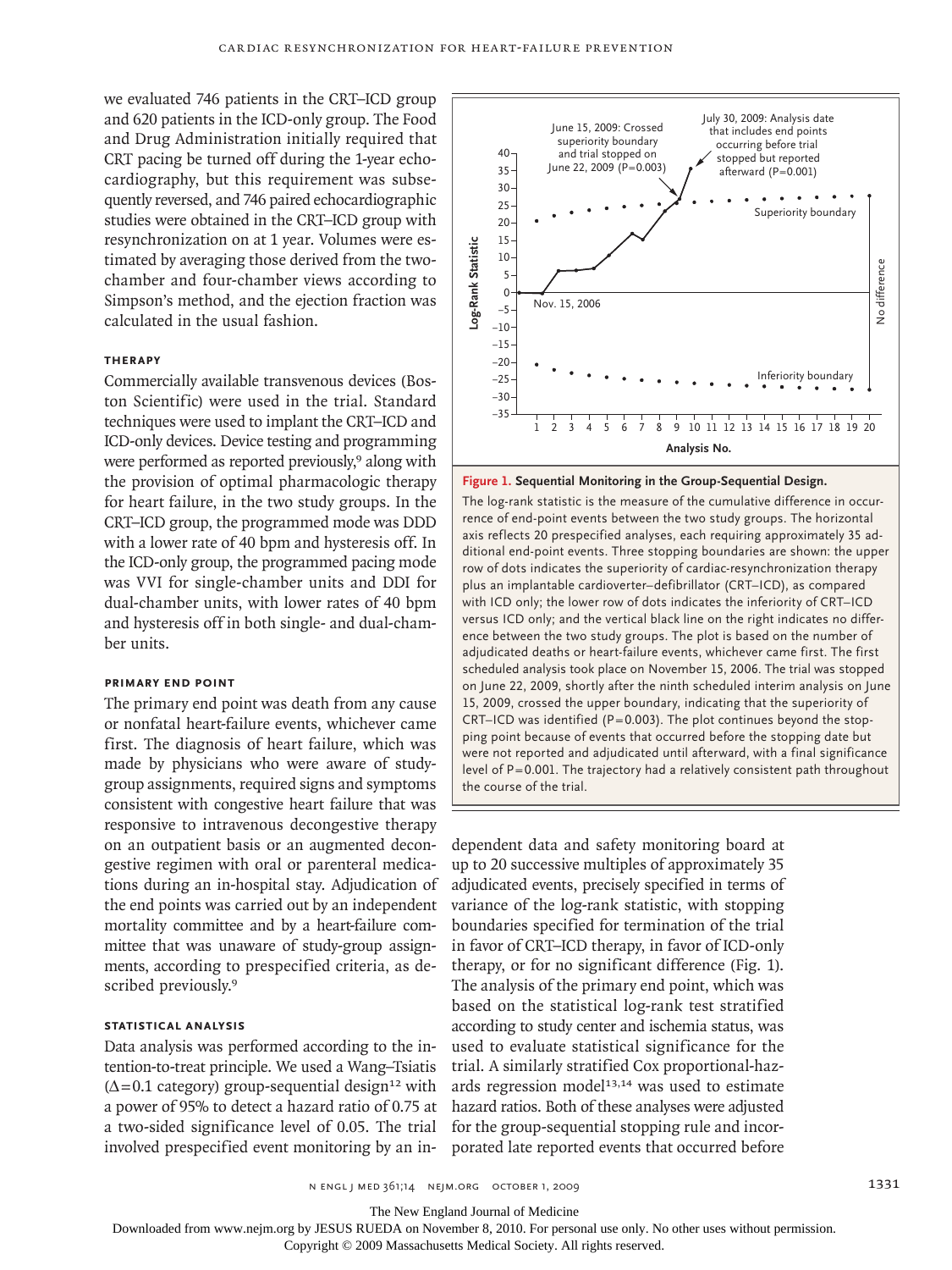| Table 1. Baseline Demographic and Clinical Characteristics of the Patients.* |                                      |                                      |  |  |
|------------------------------------------------------------------------------|--------------------------------------|--------------------------------------|--|--|
| Variable                                                                     | <b>ICD-Only Group</b><br>$(N = 731)$ | <b>CRT-ICD Group</b><br>$(N = 1089)$ |  |  |
| $Age - yr$                                                                   | $64 \pm 11$                          | $65 + 11$                            |  |  |
| Male sex - no. $(%)$                                                         | 553 (75.6)                           | 814 (74.7)                           |  |  |
| Race - no./total no. (%) <sup>+</sup>                                        |                                      |                                      |  |  |
| White                                                                        | 657/724 (90.7)                       | 979/1083 (90.4)                      |  |  |
| <b>Black</b>                                                                 | 56/724(7.7)                          | 87/1083 (8.0)                        |  |  |
| Other                                                                        | $11/724$ (1.5)                       | 17/1083(1.6)                         |  |  |
| Cardiac history - no. (%)                                                    |                                      |                                      |  |  |
| Ischemic heart disease                                                       |                                      |                                      |  |  |
| NYHA class I                                                                 | 113(15.5)                            | 152 (14.0)                           |  |  |
| NYHA class II                                                                | 288 (39.4)                           | 446 (41.0)                           |  |  |
| Nonischemic heart disease                                                    |                                      |                                      |  |  |
| NYHA class II                                                                | 330 (45.1)                           | 491 (45.1)                           |  |  |
| NYHA class III or IV > 3 mo before enrollment - no. (%)                      | 73(10.0)                             | 109(10.0)                            |  |  |
| Cardiac risk factors - no./total no. (%)                                     |                                      |                                      |  |  |
| Treatment for hypertension                                                   | 461/730 (63.2)                       | 691/1085 (63.7)                      |  |  |
| Atrial fibrillation >1 mo before enrollment                                  | 90/717 (12.6)                        | 118/1063 (11.1)                      |  |  |
| Diabetes mellitus                                                            | 223/729 (30.6)                       | 329/1088 (30.2)                      |  |  |
| Cigarette smoking                                                            | 92/717 (12.8)                        | 122/1069 (11.4)                      |  |  |
| Body-mass index ≥30 <sup>+</sup>                                             | 263/723 (36.4)                       | 385/1072 (35.9)                      |  |  |
| Coronary-bypass surgery                                                      | 208/730 (28.5)                       | 317/1088 (29.1)                      |  |  |
| Cardiac findings at enrollment                                               |                                      |                                      |  |  |
| Blood pressure - mm Hg                                                       |                                      |                                      |  |  |
| Systolic                                                                     | $121 \pm 18$                         | $124 \pm 17$                         |  |  |
| Diastolic                                                                    | $71 \pm 10$                          | $72 + 10$                            |  |  |
| Blood urea nitrogen ≥26 mg/dl (9.3 mmol/liter) — no./total no. (%)           | 177/721 (24.5)                       | 260/1082 (24.0)                      |  |  |
| Creatinine - mg/dl                                                           | $1.2 + 0.4$                          | $1.2 \pm 0.4$                        |  |  |
| Left bundle-branch block - no./total no. (%)                                 | 520/729 (71.3)                       | 761/1088 (69.9)                      |  |  |
| Right bundle-branch block - no./total no. (%)                                | 92/729 (12.6)                        | 136/1088 (12.5)                      |  |  |
| QRS duration $\geq$ 150 msec — no. (%)                                       | 476 (65.1)                           | 699 (64.2)                           |  |  |
| Left ventricular ejection fraction                                           | $0.24 \pm 0.05$                      | $0.24 \pm 0.05$                      |  |  |
| Six-minute walk distance - m                                                 | $363 \pm 108$                        | $359 + 107$                          |  |  |
| Echocardiographic or Doppler findings                                        |                                      |                                      |  |  |
| Left ventricular end-diastolic volume - ml                                   | $251 \pm 65$                         | $245 \pm 60$                         |  |  |
| Left ventricular end-systolic volume - ml                                    | $179 + 53$                           | $175 + 48$                           |  |  |
| Medications - no. (%)                                                        |                                      |                                      |  |  |
| Aldosterone antagonist                                                       | 226 (30.9)                           | 352 (32.3)                           |  |  |
| Amiodarone                                                                   | 51(7.0)                              | 78 (7.2)                             |  |  |
| Angiotensin-converting-enzyme inhibitor                                      | 563 (77.0)                           | 839 (77.0)                           |  |  |
| Angiotensin-receptor blocker                                                 | 148 (20.2)                           | 227 (20.8)                           |  |  |
| Beta-blocker                                                                 | 681 (93.2)                           | 1016 (93.3)                          |  |  |
| Class I antiarrhythmic agent                                                 | 3(0.4)                               | 12(1.1)                              |  |  |
| Digitalis                                                                    | 177(24.2)                            | 291 (26.7)                           |  |  |
| Diuretic                                                                     | 533 (72.9)                           | 824 (75.7)                           |  |  |
| Lipid-lowering statin                                                        | 491 (67.2)                           | 735 (67.5)                           |  |  |

\* Plus–minus values are means ±SD. Percentages may not total 100 because of rounding. To convert the values for creatinine to micromoles per liter, multiply by 88.4. CRT denotes cardiac-resynchronization therapy, ICD implantable cardioverter–defibrillator, and NYHA New York Heart Association.

† Race was self-reported.

‡ The body-mass index is the weight in kilograms divided by the square of the height in meters.

The New England Journal of Medicine

Downloaded from www.nejm.org by JESUS RUEDA on November 8, 2010. For personal use only. No other uses without permission.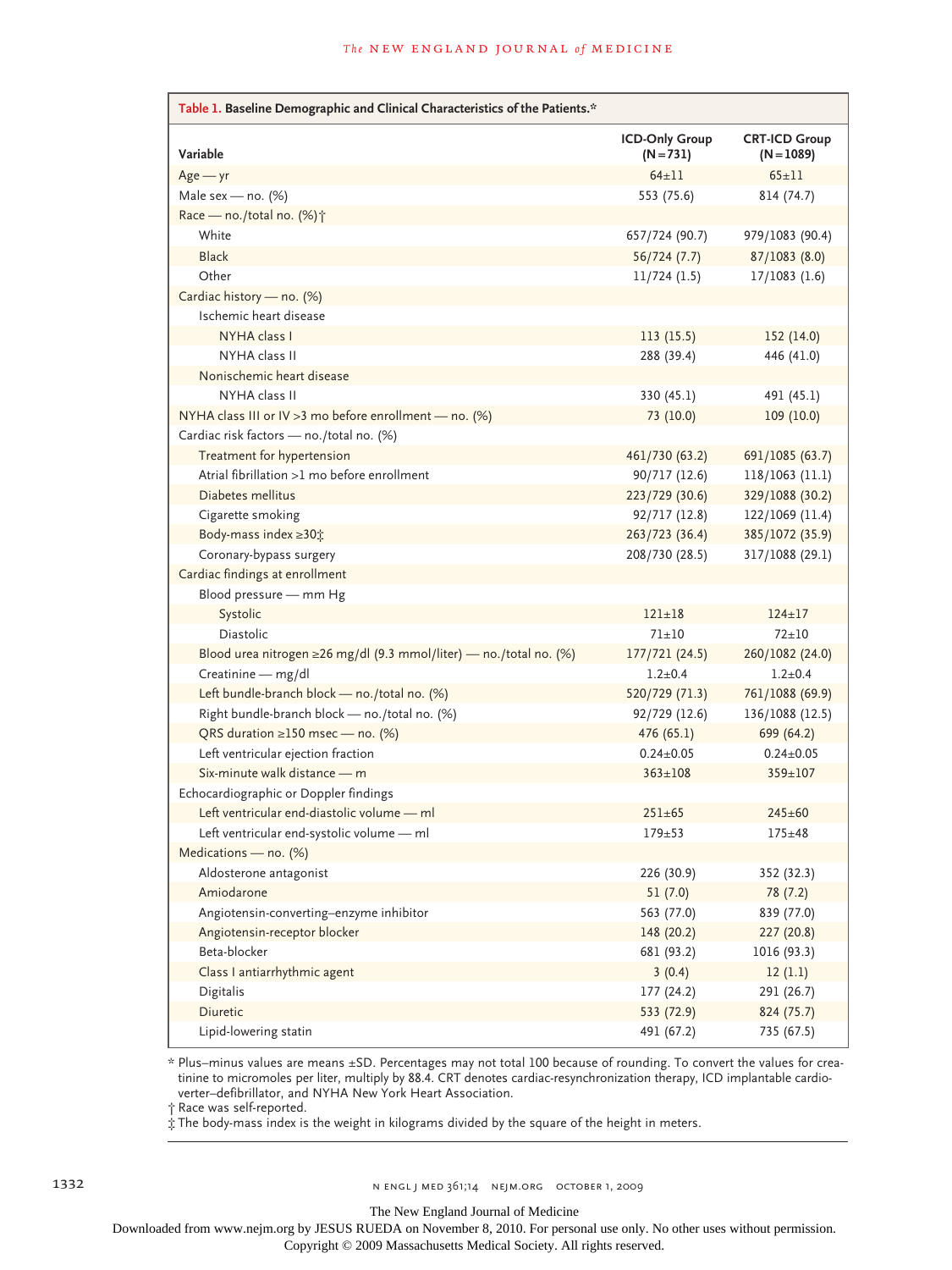trial termination.15 Additional primary analyses included Cox proportional-hazards regression for heart failure alone and for death at any time and evaluation of 10 prespecified categorical subgroups and treatment interactions. The homogeneity of treatment effect according to time period was likewise evaluated. All P values are two-tailed and have not been adjusted for the stopping rule, except for the primary end-point analysis.

Paired-sample t-tests were used to evaluate the absolute change in left ventricular volumes and the ejection fraction (as seen on echocardiography) between baseline and 1-year follow-up in patients from each study group who had paired baseline and 12-month recordings.

The executive committee stopped the trial on June 22, 2009, shortly after the 9th of 20 planned analyses, on the recommendation of the independent data and safety monitoring board, since the monitoring statistic had reached the prespecified efficacy boundary (Fig. 1). Study-group assignments were then unblinded, and all analyses were limited to events occurring before trial termination. In addition to the prespecified primary analyses, we outlined a plan for secondary analyses related to recurring heart-failure events and a number of tertiary analyses. Of the tertiary analyses, echocardiographic changes at 1 year are reported here. Analyses used version 2.0 of the database, which was released on July 30, 2009.

#### **RESULTS**

#### **Study Population**

The clinical characteristics of the 1820 patients who underwent randomization are presented in Table 1. Baseline characteristics and the use of various cardiac medications at enrollment were similar in the two groups. Follow-up of patients in the trial averaged 2.4 years.

Of the 1089 patients who were assigned to the CRT–ICD group, 11 (1.0%) did not receive a device; of 731 patients who were assigned to the ICD-only group, 19 (2.6%) did not receive a device. Thus, implantation of a device was achieved in 98.4% of patients, with 95.4% of patients receiving the device to which they had been assigned. A total of 173 crossovers occurred: 91 patients who were assigned to the ICD-only group received a CRT–ICD device (12.4%) during the trial, 30 at the physician's discretion before reaching an end point and 61 after a heart-failure event; 82



of Heart Failure. **Figure 2. Kaplan–Meier Estimates of the Probability of Survival Free** 

plus an implantable cardioverter dembinator (entriced) and the grant received an ICD only (unadjusted P<0.001 by the log-rank test). ignificant difference in the estimate of survival free plus an implantable cardioverter–defibrillator (CRT–ICD) and the group failure between the group that received cardiac-resynchronization therapy There was a significant difference in the estimate of survival free of heart

**AUTHOR, PLEASE NOTE:**

patients who were assigned to the CRT–ICD group (7.5%) received an ICD-only device during the trial because of technical difficulties in positioning the CRT pacing lead in the coronary vein. Devices were removed during the trial for a variety of reasons in 14 patients in the CRT–ICD group (1.3%) and in 5 patients in the ICD-only group (0.7%). A total of 44 patients in the CRT–ICD group (4.0%) and 55 in the ICD-only group (7.5%) declined to continue participating in the study, were withdrawn by a physician, or were lost to follow-up.

#### **Primary End Point**

The primary end point occurred in 372 patients: 187 of 1089 patients in the CRT–ICD group (17.2%) and 185 of 731 patients in the ICD-only group (25.3%). These end-point events included 36 deaths (3.3%) and 151 heart-failure events (13.9%) in the CRT–ICD group and 18 deaths (2.5%) and 167 heart-failure events (22.8%) in the ICD-only group. A total of 276 of these heart-failure events occurred during hospitalization (136 in the CRT–ICD group and 140 in the ICD-only group), and 42 events occurred outside the hospital (15 in the CRT–ICD group and 27 in the ICD-only group). The remaining 54 events consisted of 36 deaths in the CRT– ICD group and 18 deaths in the ICD-only group. Kaplan–Meier estimates of event-free outcome in the two study groups are shown in Figure 2. The

The New England Journal of Medicine

Downloaded from www.nejm.org by JESUS RUEDA on November 8, 2010. For personal use only. No other uses without permission.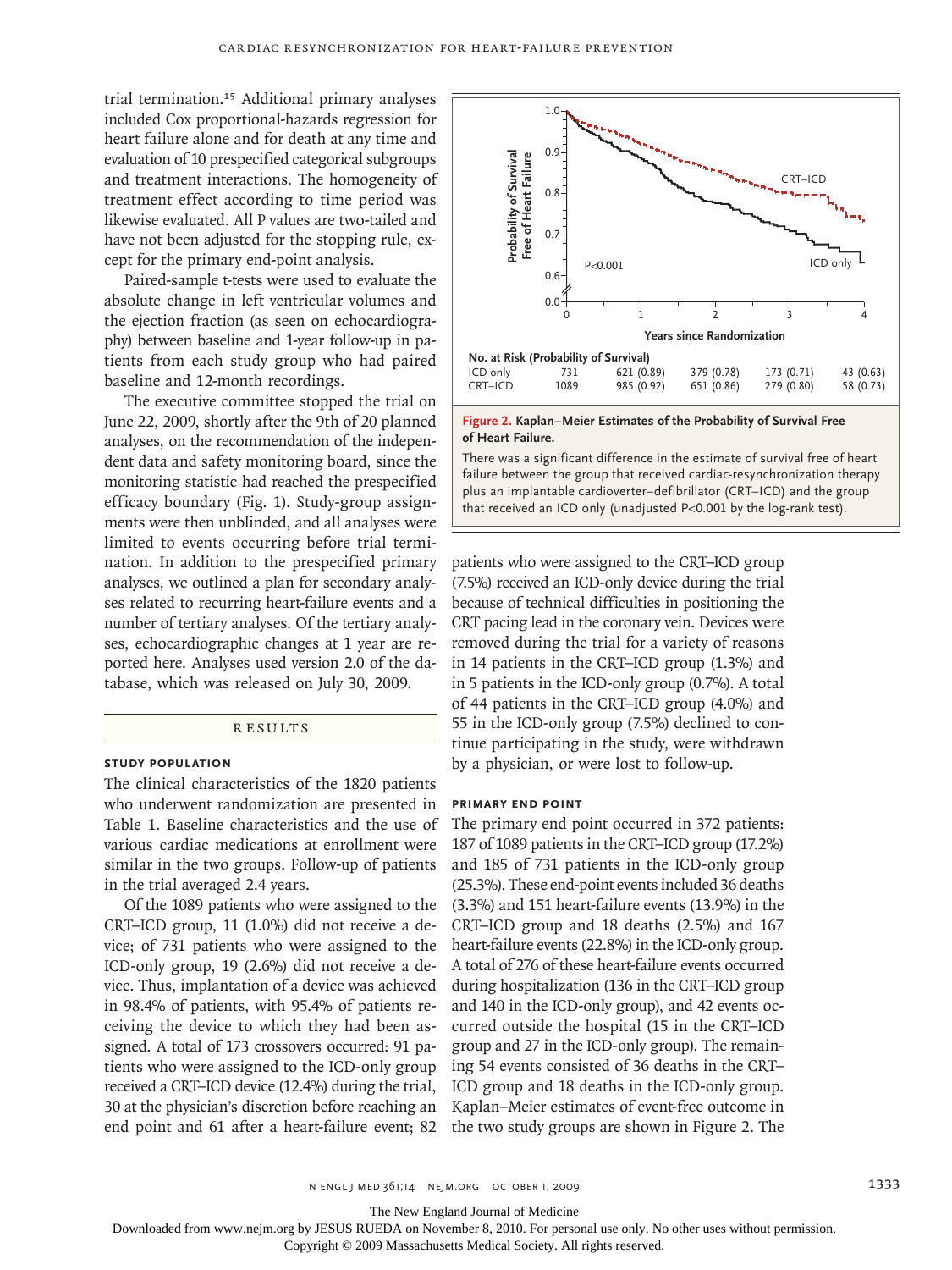| Table 2. Risk of Death or Heart Failure.*                     |                                  |                      |                                       |         |
|---------------------------------------------------------------|----------------------------------|----------------------|---------------------------------------|---------|
| Variable                                                      | <b>ICD-Only Group</b><br>no. (%) | <b>CRT-ICD Group</b> | Hazard Ratio<br>(95% CI) <sup>+</sup> | P Value |
| All patients                                                  | 731                              | 1089                 |                                       |         |
| Death or heart failuret:                                      | 185 (25.3)                       | 187 (17.2)           | $0.66$ (0.52-0.84)                    | 0.001   |
| Heart failure only                                            | 167(22.8)                        | 151 (13.9)           | $0.59(0.47 - 0.74)$                   | < 0.001 |
| Death at any time                                             | 53 (7.3)                         | 74 (6.8)             | $1.00(0.69 - 1.44)$                   | 0.99    |
| Patients with ischemic cardiomyopathy<br>(NYHA class I or II) | 401                              | 598                  |                                       |         |
| Death or heart failuret:                                      | 117 (29.2)                       | 122 (20.4)           | $0.67(0.52 - 0.88)$                   | 0.003   |
| Heart failure only                                            | 105(26.2)                        | 96(16.1)             | $0.58(0.44 - 0.78)$                   | < 0.001 |
| Death at any time                                             | 35(8.7)                          | 53 (8.9)             | $1.06(0.68 - 1.64)$                   | 0.80    |
| Patients with nonischemic cardiomyopathy<br>(NYHA class II)   | 330                              | 491                  |                                       |         |
| Death or heart failuret:                                      | 68 (20.6)                        | 65 (13.2)            | $0.62$ (0.44-0.89)                    | 0.01    |
| Heart failure only                                            | 62(18.8)                         | 55(11.2)             | $0.59(0.41 - 0.87)$                   | 0.01    |
| Death at any time                                             | 18(5.5)                          | 21(4.3)              | $0.87(0.44 - 1.70)$                   | 0.68    |

\* The primary end point was death from any cause or nonfatal heart failure, whichever came first. CRT denotes cardiacresynchronization therapy, ICD implantable cardioverter–defibrillator, and NYHA New York Heart Association.

† Hazard ratios are for patients in the CRT–ICD group as compared with those in the ICD-only group.

‡ This category excludes deaths that occurred after the first heart-failure event.

 $\hat{\S}$  This value is for the primary analysis and takes into account the sequential stopping rule.

¶This category includes all deaths, including those that occurred after the first heart-failure event.

‖ The difference in hazard ratios between patients with ischemic heart disease and those with nonischemic heart disease was not significant.

curves diverge within the first 2 months and continue their separate paths thereafter (P<0.001 in unadjusted analyses).

The number of primary end-point events and hazard ratios for the entire study population and for patients stratified according to ischemic or nonischemic cardiomyopathy are presented in Table 2. For the primary analysis, the hazard ratio of 0.66 indicates that there was a 34% reduction in the risk of death or nonfatal heart failure (whichever came first) among patients in the CRT–ICD group, as compared with those in the ICD-only group. Hazard ratios for the primary end point among patients with ischemic cardiomyopathy and nonischemic cardiomyopathy were similar. The hazard ratios for heart failure alone and for death at any time for the total population and in the ischemic and nonischemic subgroups indicate that the benefit from resynchronization therapy was driven by a 41% reduction in the risk of heart failure. During the study, there were 127 deaths at any time, with an annual rate of approximately 3% in each study group.

specified subgroups are presented in Figure 3. Two interaction effects between subgroup and treatment were identified: CRT–ICD therapy was associated with a greater benefit in women (hazard ratio, 0.37; 95% confidence interval [CI], 0.22 to 0.61) than in men (hazard ratio, 0.76; 95% CI, 0.59 to 0.97;  $P = 0.01$  for interaction) and in patients with a QRS duration of 150 msec or more (hazard ratio, 0.48; 95% CI, 0.37 to 0.64) than in those with a QRS duration of less than 150 msec (hazard ratio, 1.06; 95% CI, 0.74 to 1.52; P=0.001 for interaction). No significant interaction effects were identified between the 37 centers with low enrollment (less than 10 patients) and the remaining 73 centers with higher enrollment or in patients with an elevated level of blood urea nitrogen (26 mg per deciliter [9.3 mmol per liter] or more) and those without an elevated level. Patients with ischemic cardiomyopathy and those with nonischemic cardiomyopathy had a similar benefit from CRT–ICD therapy (Table 2). Some caution in the interpretation of the subgroup interactions is needed because of multiple testing, but given the significance of the comparisons, the

The effects of CRT–ICD therapy in seven pre-

1334 n engl j med 361;14 nejm.org october 1, 2009

The New England Journal of Medicine

Downloaded from www.nejm.org by JESUS RUEDA on November 8, 2010. For personal use only. No other uses without permission.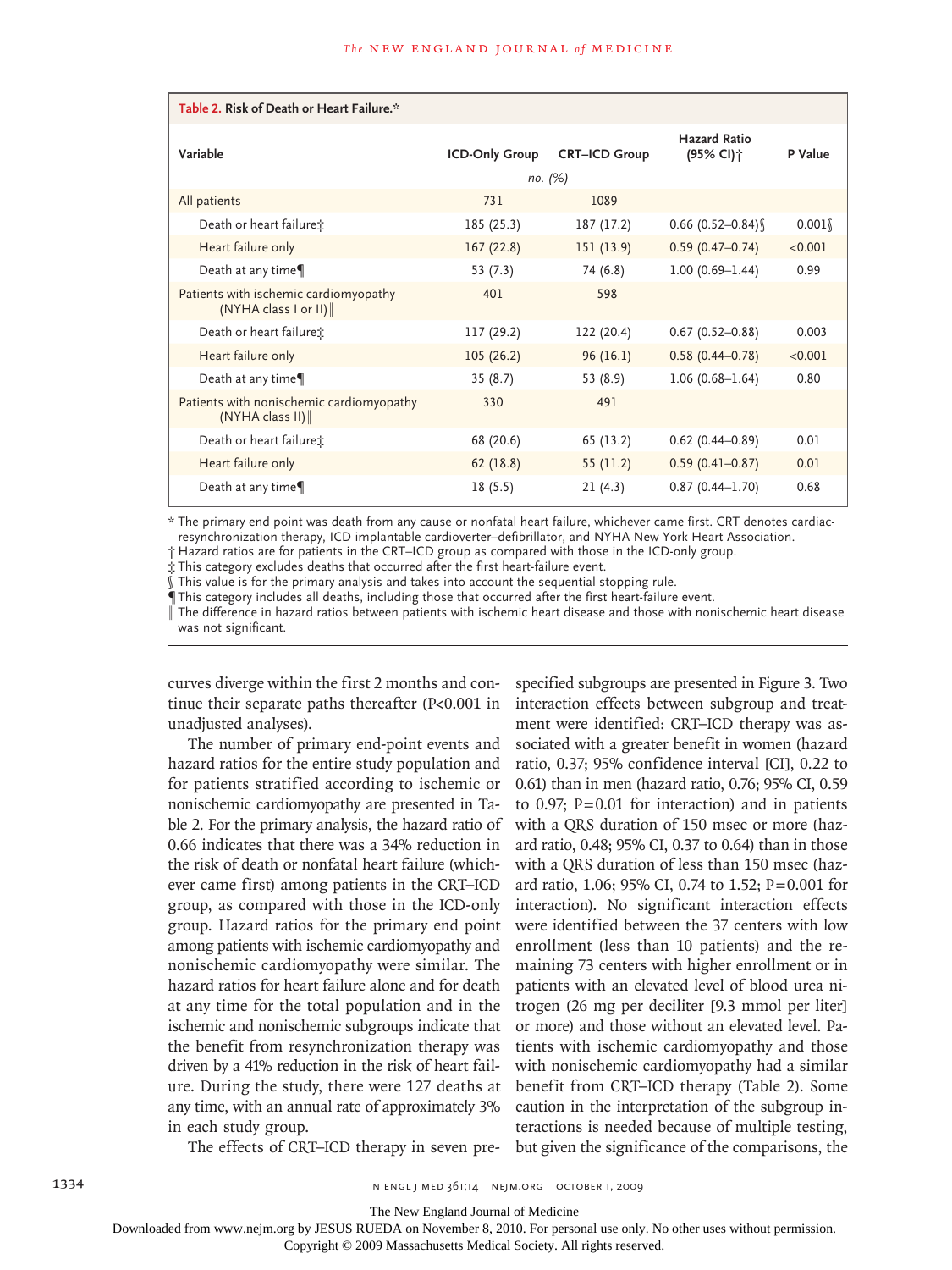

ular end-diastolic volume, LVEF left ventricular ejection fraction, LVESV left ventricular end-systolic volume, and The hazard ratios for death or nonfatal heart failure (whichever came first) are shown for various subgroups among  $\overline{\phantom{a}}$ In the CRT–ICD group, 0.66), and the horizontal lines indicate 95% confidence intervals. LVEDV denotes left ventric-<br>In the CRT–ICD group, 0.66), and the horizontal lines indicate 95% confidence intervals. LVEDV denotes le and those who received an ICD only. The dashed vertical line represents the results for the entire study (hazard ratio NYHA New York Heart Association. Two subgroup treatment interactions were identified, for sex (P=0.01) and QRS **Figure has been redrawn and type has been reset.** duration (P=0.001). All other interaction P values exceeded 0.10. patients who received cardiac-resynchronization therapy plus an implantable cardioverter–defibrillator (CRT–ICD)

**Please check carefully.**

chance of getting two or more false positives is fraction was i small, and the analyses showed a relatively constant treatment effect over time.

Exploratory analyses suggested that women but not men had a benefit from CRT–ICD therapy independent of the QRS duration. Among 182 patients who had NYHA class III or IV symptoms more than 3 months before enrollment and 213 patients with a history of atrial fibrillation more than a month before enrollment, CRT–ICD had less effect on outcome than in patients without these findings.

# **Left Ventricular Remodeling**

The changes from baseline to 1 year in left ventricular end-diastolic volume, end-systolic volume, and ejection fraction (as determined on echocardiography) are presented in Figure 4. The left ventricular volume was reduced and the ejection

fraction was increased to a significantly greater degree in patients in the CRT–ICD group than in the ICD-only group.

# **Adverse Events**

One death (due to a pulmonary embolus documented on autopsy) occurred in the CRT–ICD group during hospitalization after device implantation. In the 30 days after device implantation, the following percentages of patients had serious adverse events: pneumothorax (1.7% in the CRT–ICD group and 0.8% in the ICD-only group), infection (1.1% in the CRT–ICD group and 0.7% in the ICD-only group), and pocket hematoma requiring evacuation (3.3% in the CRT–ICD group and 2.5% in the ICD-only group). During CRT–ICD implantation, coronary venous dissection with pericardial effusion occurred in 5 patients (0.5%), and the left ventricular coronary-vein lead was repositioned dur-

n engl j med 361;14 nejm.org october 1, 2009 1335

The New England Journal of Medicine

Downloaded from www.nejm.org by JESUS RUEDA on November 8, 2010. For personal use only. No other uses without permission.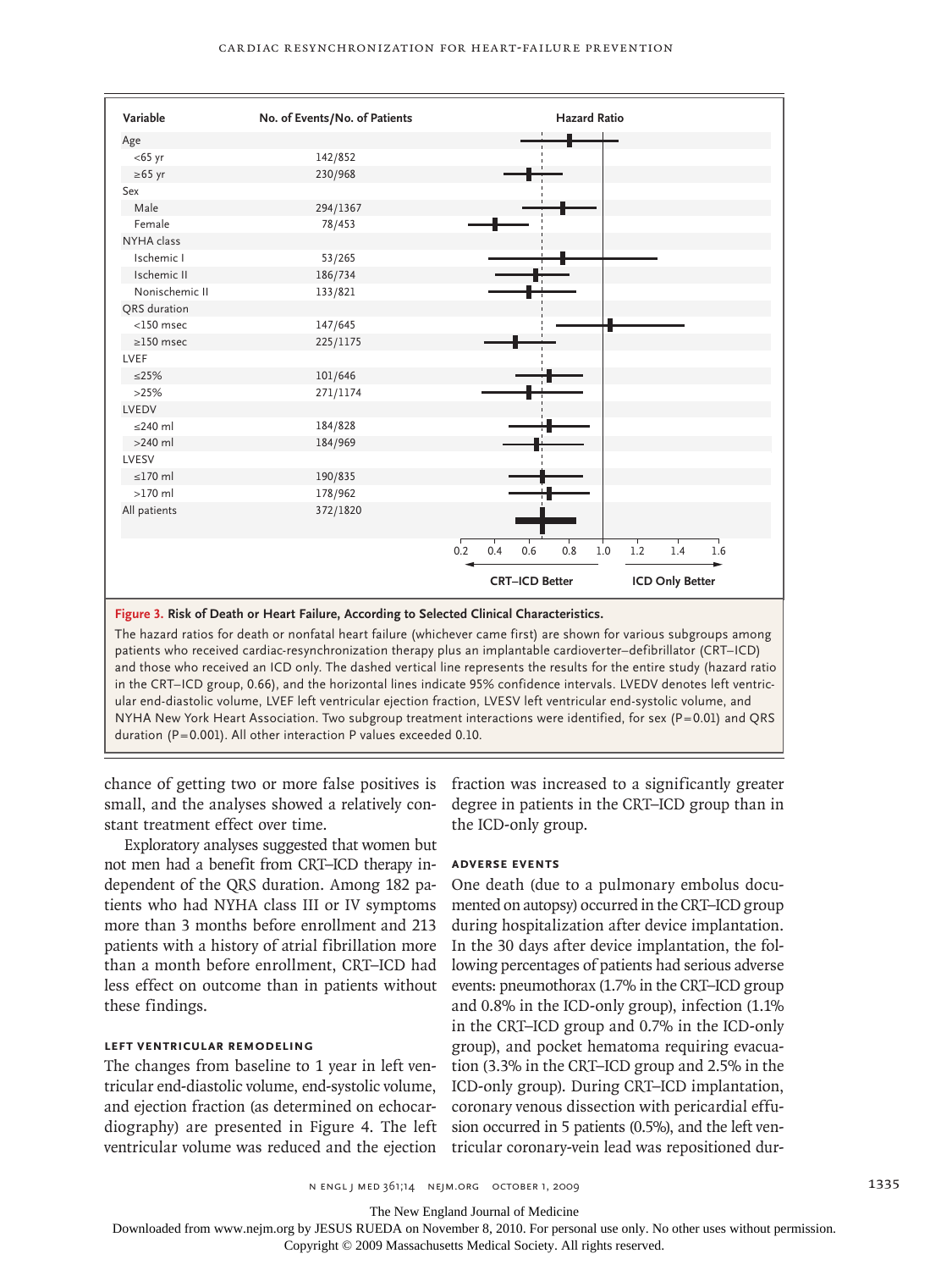

and Ejection Fraction between Baseline and <mark>1-Year Follow-up.</mark> **Figure 4. Changes in Mean Echocardiographic Left Ventricular Volumes** 

tricular end-diastolic volume, LVEF left ventricular ejection fraction, and Paired-sample analyses involved 746 patients who received cardiac-resyn-ICD) and 620 patients who received an ICD only. LVEDV denotes left ven-CASE Revised 3rd chronization therapy plus an implantable cardioverter–defibrillator (CRT– LVESV left ventricular end-systolic volume. The height of each bar indicates the average change in the measure from baseline to 1 year, the vertical lines represent 95% confidence intervals, and P values reflect the significances of the difference in average changes between the two groups.

3611 ISSUE EN 1980 EN 1981 ISSUE EN 1981 EN 1981 ISSUE EN 1981 ISSUE EN 1981 ISSUE EN 1981 ISSUE EN 1991 ISSUE

JOB:

ing the first 30 days for a variety of reasons in 44 patients (4.0%). During long-term follow-up after the first 30 days, serious device-related adverse events occurred with a frequency of 4.5 per 100 device-months in the CRT–ICD group and of 5.2 per 100 device-months in the ICD-only group.

10-01-09

# Discussion

In our study, the use of CRT combined with an ICD in asymptomatic or mildly symptomatic patients with heart disease and a reduced ejection fraction and wide QRS complex was associated with a 34% reduction in the risk of death or heartfailure events, as compared with the use of an ICD alone. The benefit was driven by a 41% reduction in the risk of heart-failure events, a finding that was evident primarily in a prespecified subgroup of patients with a QRS duration of 150 msec or more. The superiority of CRT was evident in patients with ischemic cardiomyopathy and in those with nonischemic cardiomyopathy. Echocardiographic studies showed substantial reductions in left ventricular end-diastolic and end-systolic volumes and improvement in the ejection fraction 1 year after the initiation of CRT–ICD therapy.

The use of a composite end point of death from any cause or nonfatal heart-failure events (whichever came first) is appropriate and widely used in

heart-failure trials.16 CRT has been shown to reduce symptoms and rates of hospitalization and death in patients with NYHA class III and IV heart failure.<sup>5,6</sup> In a recent study, CRT was associated with an improvement in a composite heartfailure score during 12 months of follow-up in 419 patients with resynchronization turned on in CRT devices, as compared with 191 patients with resynchronization turned off in CRT devices.<sup>8</sup> Our findings show the effectiveness of CRT in reducing the risk of heart-failure events in asymptomatic or mildly symptomatic patients.

The difference in the frequency of heart-failure events in the two study groups is not likely to be due to an increase in the rate of pacemakerinduced heart failure in the ICD-only group, since the demand pacing rate was programmed to 40 bpm, a backup bradycardia rate that has not been associated with an increased heartfailure rate.<sup>17,18</sup> The reduction in heart-failure events with CRT was not associated with a reduction in mortality in this prevention trial.

Members of the heart-failure adjudication committee were unaware of study-group assignments, but the investigators who decided on therapy or hospital admission for patients with heart failure were aware of such assignments. It is possible that the investigators' knowledge of study-group assignment contributed in some way to the lower frequency of heart failure in the CRT–ICD group. Another potential bias is that 201 patients in the CRT–ICD group underwent the 1-year echocardiographic evaluation with the CRT device turned off, and these patients were not included in the paired volume and ejection-fraction studies. This resulted in 746 paired studies in the CRT–ICD group, a large number but not randomly selected. In view of the size of the effects observed, we believe the general conclusions from these echocardiographic results are reliable.

In the 2008 guidelines for implantation of cardiac devices,<sup>7</sup> CRT with or without an ICD is a class I indication for patients with a left ventricular ejection fraction of 35% or less, a QRS duration of 120 msec or more, and sinus rhythm who have NYHA functional class III or ambulatory class IV heart-failure symptoms while receiving optimal medical therapy. Our study was designed to address a preventive indication for CRT–ICD therapy in relatively asymptomatic patients receiving appropriate medical treatment who have ischemic heart disease with class I or II symptoms or nonischemic heart disease with class II symp-

The New England Journal of Medicine

Downloaded from www.nejm.org by JESUS RUEDA on November 8, 2010. For personal use only. No other uses without permission.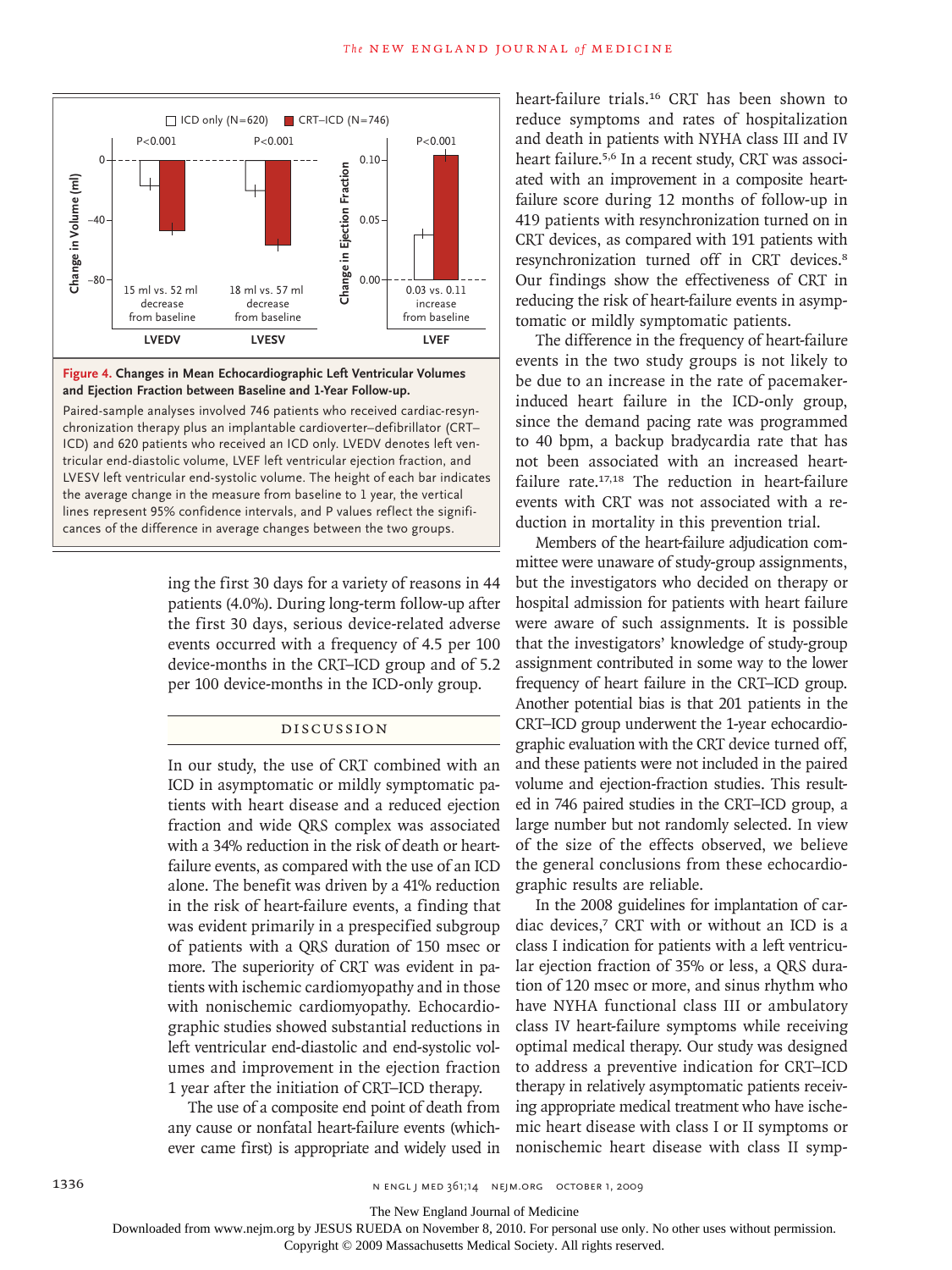toms, a reduced ejection fraction, a wide QRS complex, and sinus rhythm. All the patients in our study met the guideline indications for ICD therapy.7 This study provides evidence that preventive CRT–ICD therapy decreases the risk of heart-failure events in vulnerable patients with ischemic or nonischemic heart disease who have minimal heart-failure symptoms but a wide QRS complex.

Supported by a research grant from Boston Scientific to the University of Rochester, with funds distributed to the coordination and data center, enrolling centers, core laboratories, committees, and boards under subcontracts from the University of Rochester.

Dr. Moss reports receiving grant support from Boston Scientific and lecture fees from Boston Scientific, Medtronic, and St. Jude Medical; Dr. Cannom, consulting and lecture fees from Medtronic and lecture fees from Boston Scientific; Dr. Klein, grant support and lecture fees from Boston Scientific; Dr. Daubert, lecture fees from Boston Scientific, consulting fees from Medtronic, CV Therapeutics, and Biosense Webster, and institutional fellowship support from Boston Scientific, Medtronic, St. Jude, Biosense Webster, and Biotronik; Dr. Estes, lecture fees from Boston Scientific and institutional fellowship support from Medtronic and St. Jude; Dr. Foster, grant support from Evalve and EBR Systems; Dr. Higgins, lecture and consulting fees from Boston Scientific; Dr. Pfeffer, consulting fees from Boston Scientific and Medtronic; Dr. Solomon, consulting fees from Boston Scientific; Dr. Wilber, lecture fees and grant support from Boston Scientific and lecture and consulting fees and grant support from Medtronic and St. Jude; and Dr. Zareba, lecture fees from Boston Scientific and grant support from Medtronic. No other potential conflict of interest relevant to this article was reported.

We thank the patients who participated in this trial and the study coordinators at each of the enrolling centers.

#### **Appendix**

The following centers and investigators participated in the MADIT-CRT trial (listed in alphabetical order according to center): *Amarillo Heart Group, Amarillo, TX* — P. Desai; *Ark-La-Tex Cardiology, Shreveport, LA* — S. Wiggins; *Arkansas Cardiology, Little Rock* — G. Greer; *Arkansas Heart Hospital, Little Rock —* S. Beau; *Azienda Ospedaliera. Spedali Civili, Brescia, Italy —* A. Curnis; *Barzilai Medical Center, Ashkelon, Israel* — A. Katz; *Baystate Medical Center, Springfield, MA* — J. Cook; *Bridgeport Hospital, Bridgeport, CT* — C. McPherson; *Buffalo Cardiology and Pulmonary Associates, Williamsville, NY* — G. Rozmus; *Buffalo Medical Group, Williamsville, NY* — D. Switzer; *Cardiology Associates of North Mississippi, Tupelo* — J. Stone; *Cardiovascular Consultants Medical Group, Walnut Creek, CA* — P. Ludmer; *Carolinas Medical Center, Charlotte, NC* — P. Colavita; *Central Baptist, Lexington, KY —* G. Tomassoni; *Clarian Health Partners, Indianapolis* — B. Crevey, G. Nair; *Cleveland Clinic, Cleveland* — W. Saliba; *Deborah Heart and Lung Center, Browns Mills, NJ* — R. Corbisiero; *Duke University, Durham, NC* — F. Gilliam, P. Hranitzky; *Foothill Cardiology, Pasadena, CA* — M. Rashtian; *Genesis Heart Institute, Davenport, IA* — M. Giudici; *Gentofte University Hospital, Hellerup, Denmark* — P. Thomsen; *Good Samaritan Hospital, Los Angeles* — D. Cannom; *Hartford Hospital, Hartford, CT* — C. Clyne; *Heart Clinic of Southern Oregon, Medford* — E. Pena; *Heart Clinics Northwest, Spokane, WA —* T. Lessmeier; *Henry Ford Hospital, Detroit* — C. Schuger; *Herz- und Diabeteszentrum Nordrhein-Westfalen, Bad Oeynhausen, Germany* — J. Vogt; *Hôpital Cardiologique CHRU de Lille, Lille, France* — S. Kacet; *Hospital General Universitario Gregorio Maranon, Madrid* — J. Almendral; *Hospital General de Valencia, Valencia, Spain* — A. Quesada; *Institute for Clinical and Experimental Medicine, Prague, Czech Republic* — J. Kautzner; *Istituto di Clinica Medica e Cardiologia, Florence, Italy* — L. Padeletti; *Isala Klinieken, Zwolle, the Netherlands* — P. Delnoy; *Jacksonville Heart Center, Jacksonville Beach, FL* — S. Goel; *Johns Hopkins University Hospital, Baltimore* — R. Berger; *Kerckhoff-Klinik, Bad Nauheim, Germany* — H. Pitschner; *Lahey Clinic, Burlington, MA* — D. Martin; *LDS Hospital, Salt Lake City* — A. Kfoury; *LeBauer Cardiovascular Research, Greensboro, NC* — S. Klein; *Lehigh Valley Hospital, Allentown, PA* — V. Levin; *Leiden University Medical Center, Leiden, the Netherlands* — M. Schalij; *Lindner Clinical Trial Center, Cincinnati —* T. Chow, E. Chung; *Loyola University Medical Center, Maywood, IL* — D. Wilber; *Maimonides Medical Center, Brooklyn, NY* — Y. Greenberg; *Markische Kliniken, Klinikum Ludenscheid, Ludenscheid, Germany* — B. Lemke; *Massachusetts General Hospital, Boston* — J. Singh; *Mayo Clinic, Rochester, MN* — R. Rea; *Medical University of South Carolina, Charleston* — M. Gold; *Methodist Dallas Medical Center, Dallas* — A. Guttigoli; *Methodist Heart, Lung and Vascular Institute, Peoria, IL* — A. Adler, I. Singer; *Michigan Heart, Ypsilanti* — T. Shinn; *Midatlantic Cardiovascular Associates, Baltimore* — T. Guarnieri; *Midwest Heart Foundation, Downers Grove, IL* — C. Casey; *Milton S. Hershey Medical Center, Hershey, PA* — G. Naccarelli; *Minneapolis Heart Institute at Abbott Northwestern Hospital, Minneapolis* — C. Gornick; *Montreal Heart Institute, Montreal* — B. Thibault; *Nebraska Heart Institute, Lincoln* — S. Ackerman, K. Turk; *Newport Heart Medical Center, Newport Beach, CA* — N. Hunter; *Northeast Cardiology Associates, Bangor, ME* — J. Jentzer; *Northwest Ohio Cardiology Consultants, Toledo* — T. Bartlett, D. Glascock, K. Tamirisa; *Northwestern Memorial Hospital, Chicago* — J. Goldberger; *Oklahoma Heart Institute, Tulsa* — J. Coman, D. Sandler; *Pee Dee Cardiology, Florence, SC* — R. Malik; *Presbyterian Heart Group, Albuquerque, NM* — L. Nair; *Regional Cardiology Associates, Sacramento, CA* — P. O'Neill, A. Sharma; *Research Medical Center, Kansas City, MO* — W. Brodine; *Samodzielny Publiczny Szpital Kliniczny Nr 7, Katowice, Poland —* W. Kargul; *Scripps Memorial Hospital, La Jolla, CA* — S. Higgins, M. Porter; *Semmelweis University, Heart Center, Budapest, Hungary* — B. Merkely; *Sentara Norfolk General Hospital, Norfolk, VA* — J. Onufer; *Sheba Medical Center, Tel Hashomer, Israel* — M. Eldar; *South Carolina Heart Center, Columbia* — V. Gottipaty; *St. John Hospital and Medical Center, Detroit* — L. Pires; *St. Joseph's Atlanta, Atlanta* — D. Wilson; *St. Luke's–Roosevelt Hospital, New York* — A. Arshad, A. Fischer; *St. Mary's Duluth, Duluth, MN* — M. Mollerus; *St. Mary's Hobart, Hobart, IN* — M. Dixon; *St. Thomas Hospital, Nashville —* W. Clair; *Stanford University Medical Center, Stanford, CA* — P. Wang; *Tallahassee Research Institute, Tallahassee, FL* — M. Cox; *Tel Aviv Medical Center, Tel Aviv, Israel* — S. Viskin; *Thomas Jefferson Medical Center, Philadelphia* — A. Greenspon; *Thoracic and Cardiovascular Healthcare Foundation, Lansing, MI* — R. Thakur; *Tufts–New England Medical Center, Boston —* M. Link; *Universität Magdeburg, Magdeburg, Germany* — A. Goette, H. Klein; *Universitätsspital Zürich, Zurich —* F. Duru; *University Health Network and Mt. Sinai Hospital of Toronto, Toronto —* J. Parker; *University Hospitals of Cleveland, Cleveland —* B. Stambler; *University Medical Center Utrecht, Utrecht, the Netherlands —* M. Meine; *University of California San Francisco Cardiac Electrophysiology Service, San Francisco —* N. Badhwar, J. Olgin; *University of Chicago Hospital, Chicago* — B. Knight; *University of Cincinnati, Cincinnati* — M. Attari; *University of Kansas Hospital, Kansas City* — L. Berenbom; *University of Maryland, Baltimore* — S. Shorofsky; *University of Michigan, Ann Arbor* — F. Pelosi; *University of North Carolina at Chapel Hill, Chapel Hill* — J. Mounsey, W. Sanders, Jr.; *University of Pittsburgh Medical Center, Pittsburgh* — W. Barrington; *University of Rochester Medical Center, Rochester, NY* — J. Daubert, D. Huang; *University of Southern California, Los Angeles —* L. Saxon; *University of Virginia Health System, Charlottesville* — J. DiMarco; *Valley Heart Associates, Modesto, CA* — J. Merillat; *Via Christi Regional Medical Center, Witchita, KS* — R. Bajaj, D. Margolis; *Washington University, St. Louis* — G. Ewald; *Wessex Cardiac Centre, Southampton, United Kingdom* — J. Morgan; *West Michigan Heart, Grand Rapids* — B. Finta; *William Beaumont Hospital, Royal Oak, MI* — D. Haines.

The following persons participated in the study: **Data and Safety Monitoring Board** — D. Oakes (chair), T. Pearson, F. Richeson, R. Pomerantz; **Mortality Events Committee** — R. Goldstein (chair), M. Haigney, R. Krone; **Heart Failure Events Committee** — E. Dwyer, Jr. (chair), M. Kukin, E. Lichstein; **Electrogram Analysis Core Laboratory** — P. Wang; **Echocardiogram Core Laboratory** — S. Solomon

The New England Journal of Medicine

Downloaded from www.nejm.org by JESUS RUEDA on November 8, 2010. For personal use only. No other uses without permission.